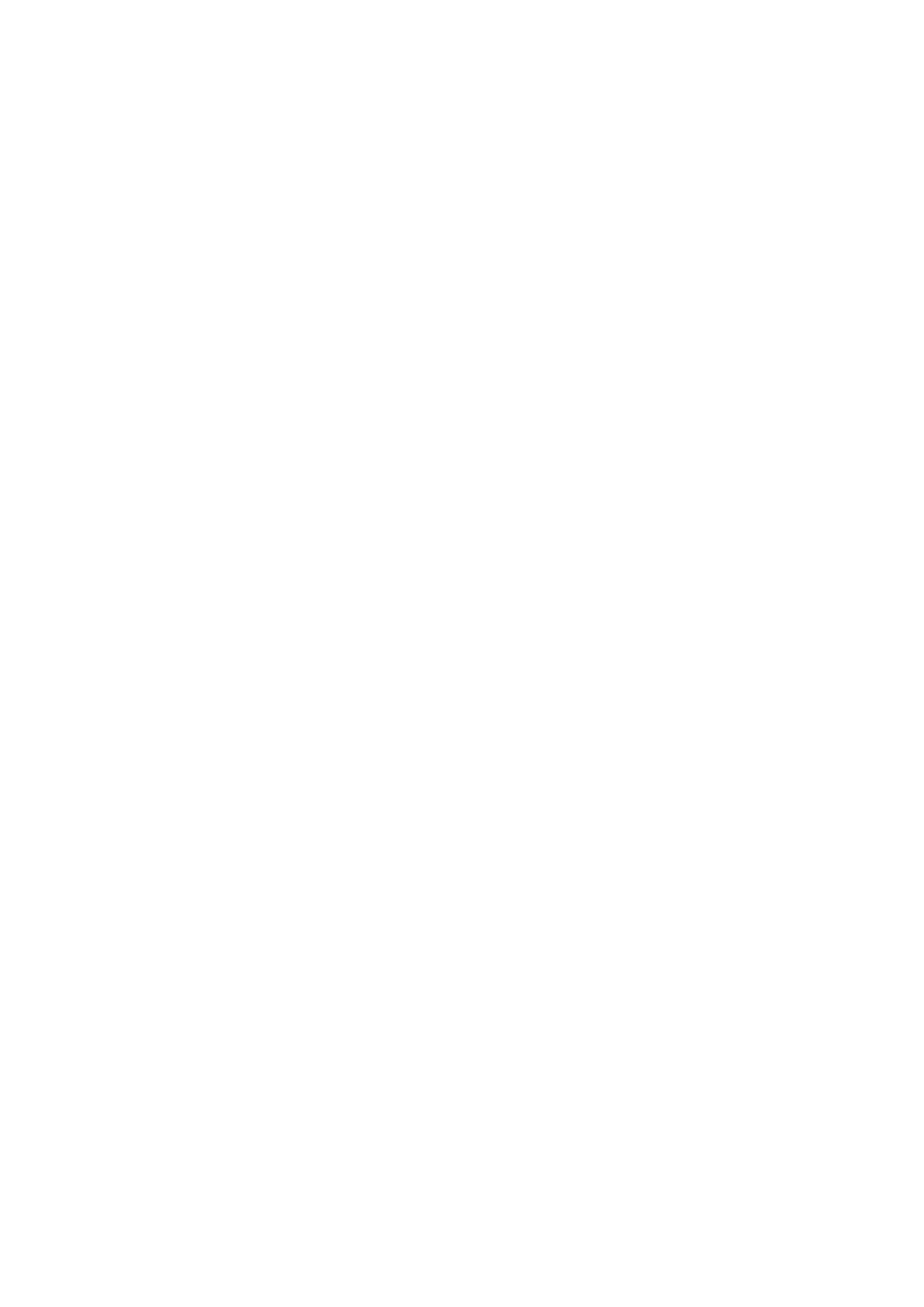<span id="page-2-0"></span>

# **Road Transport (Offences) Amendment Regulation 2008 (No 1)**

**Subordinate Law SL2008-23** 

made under the

**Road Transport (General) Act 1999** 

|   | Name of regulation                                                                                                                                                                                             |
|---|----------------------------------------------------------------------------------------------------------------------------------------------------------------------------------------------------------------|
|   | This regulation is the Road Transport (Offences) Amendment<br>Regulation $2008$ (No 1).                                                                                                                        |
|   | <b>Commencement</b>                                                                                                                                                                                            |
|   | This regulation commences on the day after its notification day.<br>The naming and commencement provisions automatically commence on<br><i>Note</i><br>the notification day (see Legislation Act, $s$ 75 (1)). |
| 3 | <b>Legislation amended</b>                                                                                                                                                                                     |
|   | regulation amends the <i>Road Transport (Offences)</i><br>This<br>Regulation 2005.                                                                                                                             |

J2008-216

Authorised by the ACT Parliamentary Counsel—also accessible at www.legislation.act.gov.au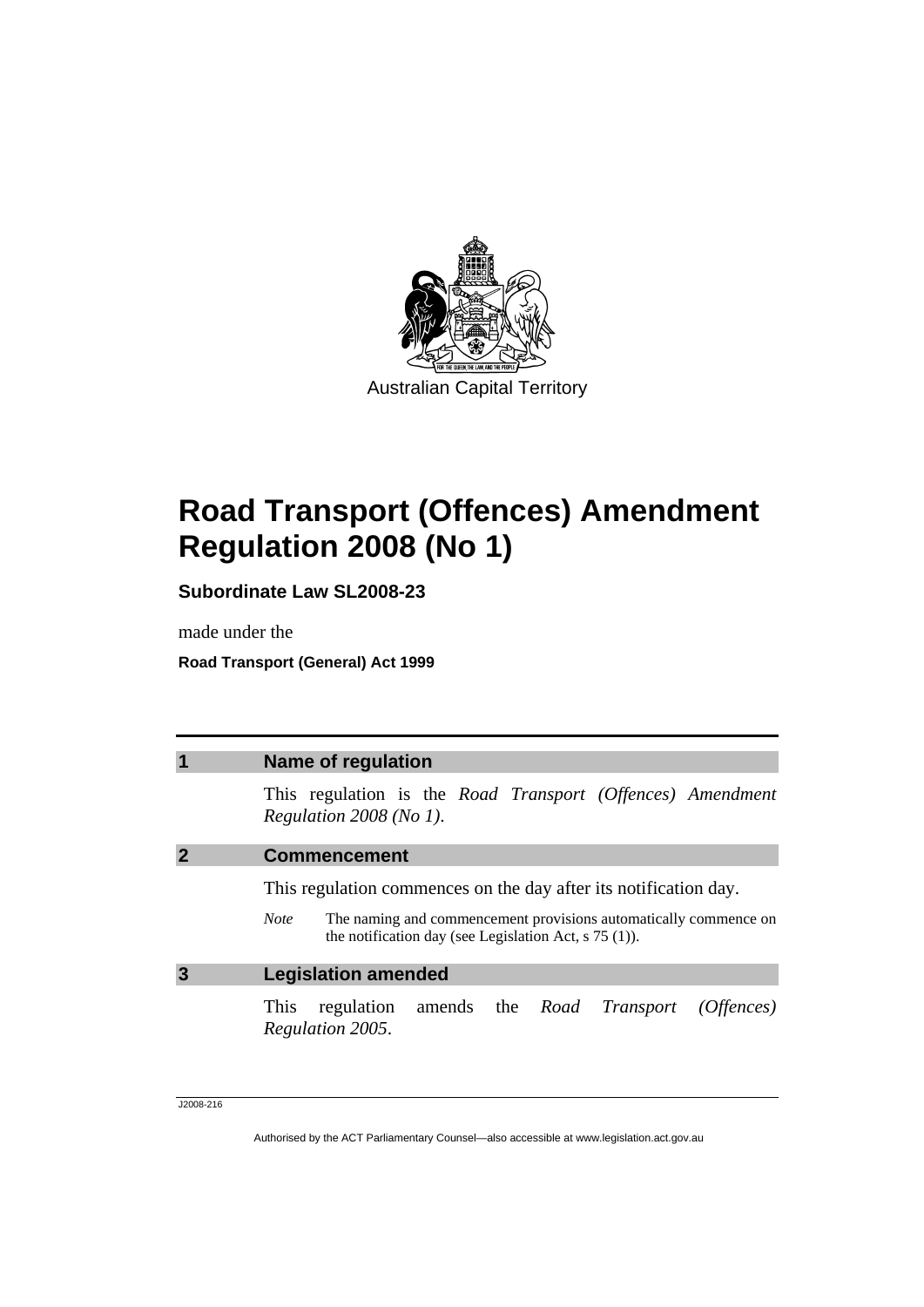### **4 Section 22 (1)**

#### *substitute*

- (1) For this regulation, a *holiday period* is—
	- (a) for Christmas–New Year, any of the following periods:
		- (i) if 25 December is a Monday—the period beginning on 22 December and ending on 1 January following;
		- (ii) if 25 December is a Tuesday—the period beginning on 21 December and ending on 1 January following;
		- (iii) if 25 December is a Wednesday—the period beginning on 20 December and ending on 1 January following;
		- (iv) if 25 December is a Thursday—the period beginning on 24 December and ending on 4 January following;
		- (v) if 25 December is a Friday—the period beginning on 24 December and ending on 3 January following;
		- (vi) if 25 December is a Saturday—the period beginning on 24 December and ending on 3 January following;
		- (vii) if 25 December is a Sunday—the period beginning on 23 December and ending on 2 January following; or
	- (b) in any other case—any of the following periods:
		- (i) if a Thursday is a public holiday—the period beginning on the Wednesday before the public holiday and ending on the following Sunday;
		- (ii) if a Friday is a public holiday—the period beginning on the Thursday before the public holiday and ending on the following Sunday;
		- (iii) if a Monday is a public holiday—the period beginning on the Friday before the public holiday and ending on the Monday;

page 2 Road Transport (Offences) Amendment Regulation 2008 (No 1) SL2008-23

Authorised by the ACT Parliamentary Counsel—also accessible at www.legislation.act.gov.au